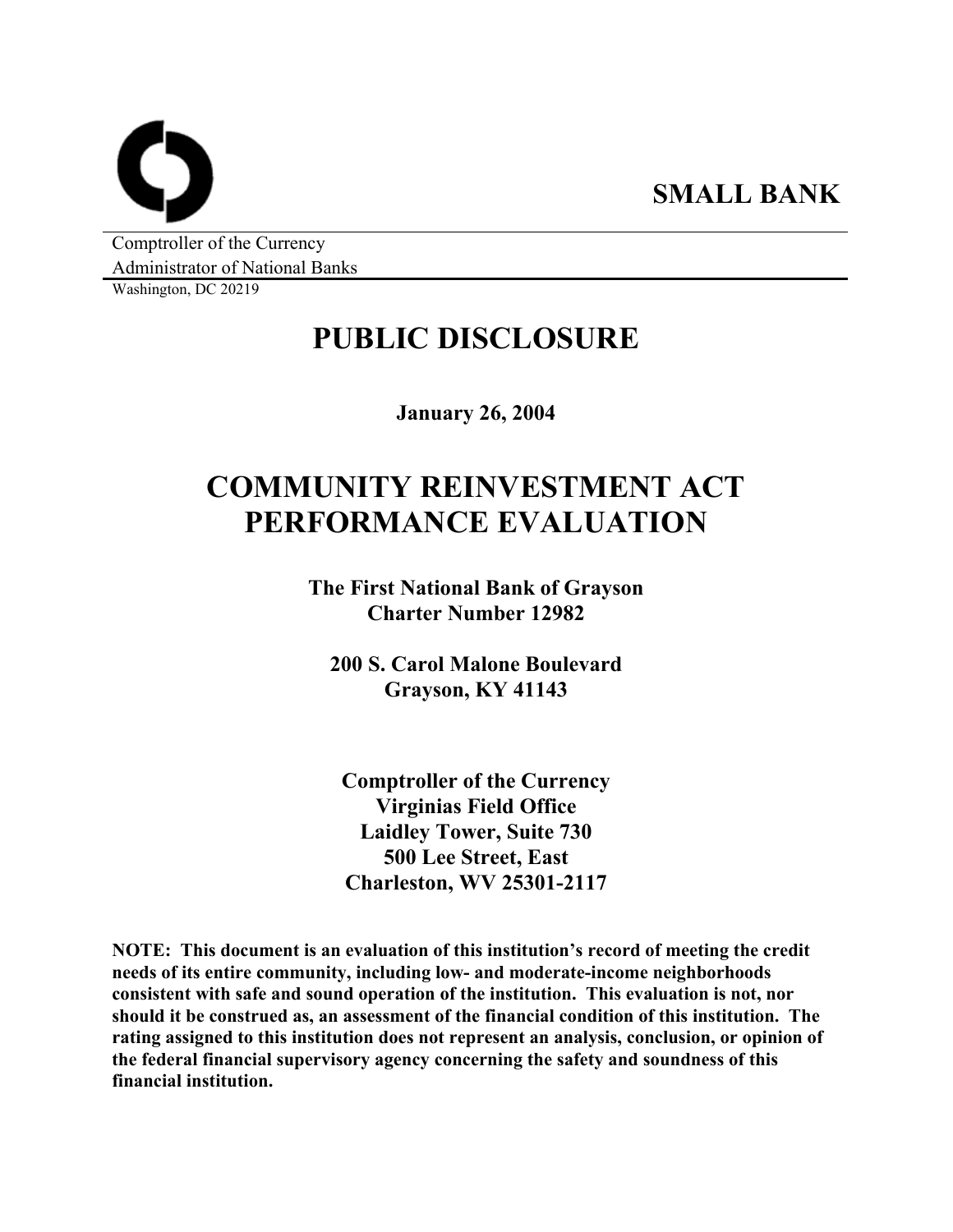## **INSTITUTION'S CRA RATING**

### **This institution is rated Satisfactory.**

We assigned the Community Reinvestment Act (CRA) rating based on the following information:

- The bank's loan-to-deposit ratio is reasonable.
- A majority of the bank's loans were originated within their assessment area.
- Analysis reflects reasonable penetration among individuals of different income levels and businesses of different sizes.
- The geographic distribution of loans reflects reasonable dispersion throughout the assessment area.
- No public complaints related to CRA have been filed since the last CRA examination.

### **DESCRIPTION OF INSTITUTION**

The First National Bank of Grayson (FNB) is a community bank with six office locations in Kentucky. Offices are located in Grayson, Olive Hill, Willard, and Rush in Carter County; Sandy Hook in Elliott County; and West Liberty in Morgan County. FNB is a wholly owned subsidiary of First Grayson Bancorp, Inc., a one-bank holding company. FNB has not closed any branches since the last CRA examination but opened one, the West Liberty Office, in April 2002. FNB's last CRA evaluation was performed in September 1998 and was rated Satisfactory.

FNB offers full service banking at all locations, with both lobby and drive-thru facilities. The bank's products include a variety of traditional deposit and loan products. The bank operates five automatic teller machines, located at each branch location with the exception of the Willard Office, and four cash machines located inside various gas stations/convenience stores in Grayson. There are no financial conditions, legal constraints, or other impediments to the bank's ability to meet the credit needs of its assessment area.

As of December 31, 2003, FNB's assets totaled \$147 million with net loans comprising 63% of that total. The following table reflects the composition of FNB's loan portfolio based on loans the bank has originated since the last CRA examination. Based on both the number and dollars of loans, FNB's primary loan products are residential real estate and consumer loans. Consequently, we considered these two types, in addition to loans to small businesses, for evaluation purposes to assess the bank's CRA performance.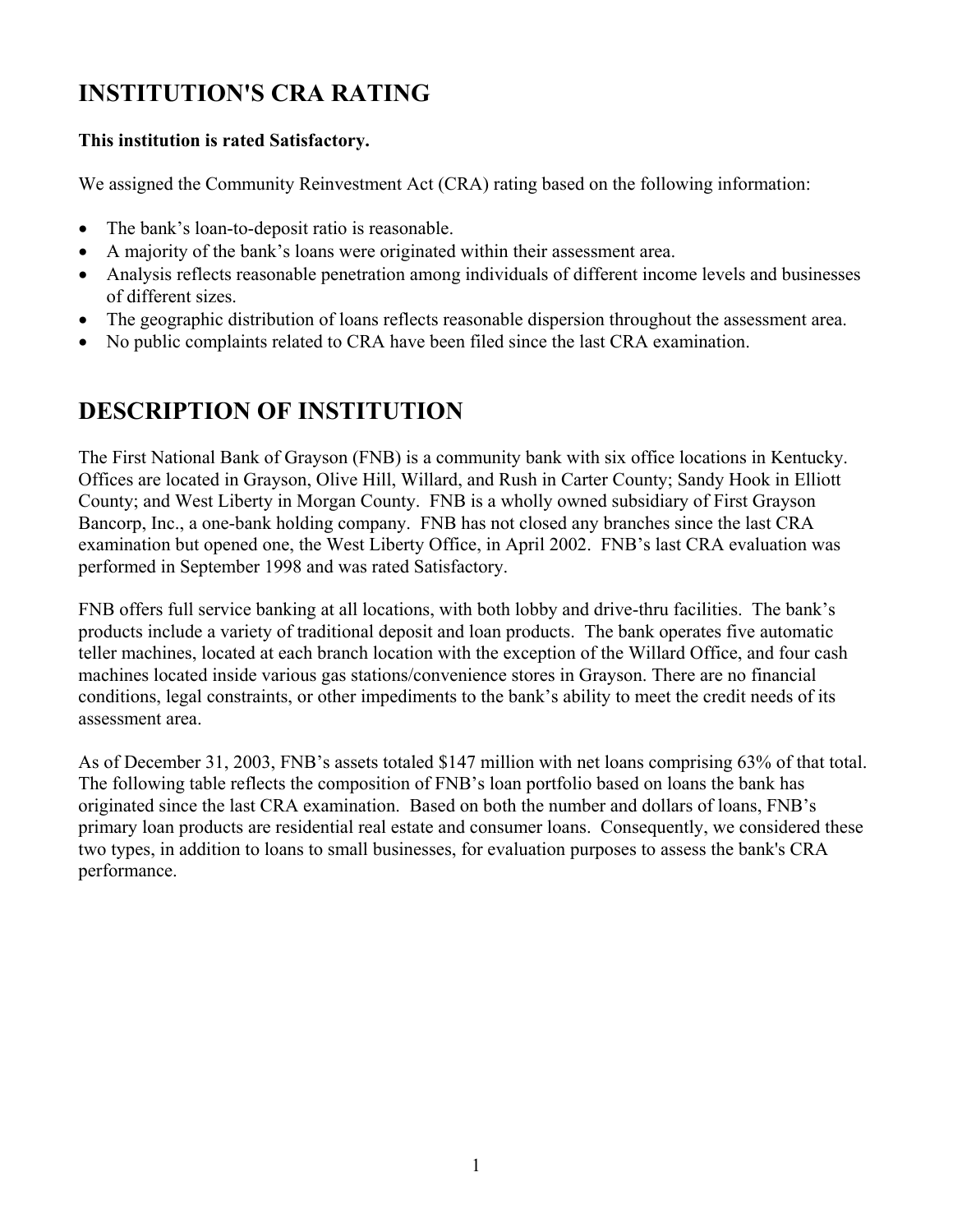| <b>Product Category</b>                                | Loan Distribution 09/01/1998 –<br>12/31/2003 |         |                          |         |  |  |  |  |  |
|--------------------------------------------------------|----------------------------------------------|---------|--------------------------|---------|--|--|--|--|--|
|                                                        | <b>Number</b>                                | Percent | <b>Dollar</b><br>(000's) | Percent |  |  |  |  |  |
| <b>Other Consumer Loans</b>                            | 12,662                                       | 66.58   | \$79,743                 | 29.15   |  |  |  |  |  |
| Residential RE – First Lien                            | 2,817                                        | 14.81   | \$97,724                 | 35.73   |  |  |  |  |  |
| Commercial/Industrial                                  | 1,358                                        | 7.14    | \$38,027                 | 13.90   |  |  |  |  |  |
| Non-Farm/Non-Residential RE                            | 1,036                                        | 5.45    | \$32,900                 | 12.03   |  |  |  |  |  |
| <b>Construction/Land Development</b>                   | 531                                          | 2.79    | \$20,027                 | 7.32    |  |  |  |  |  |
| Revolving - Non-Residential RE                         | 268                                          | 1.41    | \$188                    | 0.07    |  |  |  |  |  |
| Agriculture                                            | 190                                          | 1.00    | \$1,538                  | 0.56    |  |  |  |  |  |
| Farmland                                               | 118                                          | 0.62    | \$1,761                  | 0.64    |  |  |  |  |  |
| Other Loans                                            | 17                                           | 0.09    | \$1,042                  | 0.38    |  |  |  |  |  |
| <b>Obligations of States/Political</b><br>Subdivisions | 8                                            | 0.04    | \$332                    | 0.12    |  |  |  |  |  |
| Revolving - Residential RE                             | 8                                            | 0.04    | \$139                    | 0.05    |  |  |  |  |  |
| Residential RE - Second                                | 4                                            | 0.02    | \$95                     | 0.03    |  |  |  |  |  |
| Total                                                  | 19,017                                       | 100.00  | \$273,520                | 100.00  |  |  |  |  |  |

*Source: Data Collected by the Bank* 

### **DESCRIPTION OF ASSESSMENT AREAS**

FNB's assessment area (AA), located in northeastern Kentucky, is comprised of the geographic boundaries of three contiguous counties – Carter, Elliott, and Morgan. The AA meets the requirements of the regulation and does not arbitrarily exclude any low- or moderate-income geographies. Competition within the AA consists of nine banks, national- and state-chartered, either based in or with branches operating in the three-county assessment area. Of the banking market within Carter, Elliott, and Morgan Counties, approximately 76% of the market share is divided between three banks: Commercial Bank of Grayson, FNB of Grayson, and Commercial Bank, as seen in the following table.

| <b>Institution Name</b>           | <b>Total Assets</b><br>(000's)<br>12/31/03 | <b>Deposit Market Share</b><br><b>Inside of Market</b> |
|-----------------------------------|--------------------------------------------|--------------------------------------------------------|
| Commercial Bank of Grayson        | \$151,090                                  | 27.39%                                                 |
| First National Bank of Grayson    | \$146,867                                  | 27.37%                                                 |
| Commercial Bank                   | \$119,813                                  | 21.41%                                                 |
| <b>Bank of the Mountains</b>      | \$53,456                                   | 9.02%                                                  |
| People's Bank                     | \$75,195                                   | 6.92%                                                  |
| Heritage Bank of Ashland          | \$125,400                                  | 2.78%                                                  |
| Classic Bank                      | \$340,439                                  | 2.54%                                                  |
| Peoples Bank National Association | \$1,724,359                                | 2.51%                                                  |
| Citizens Bank                     | \$76,066                                   | 0.06%                                                  |

*Source: Data Reported to the Federal Financial Institutions Examination Council on the Consolidated Reports of Condition and Income; Federal Deposit Insurance Corporation's Market Share Report*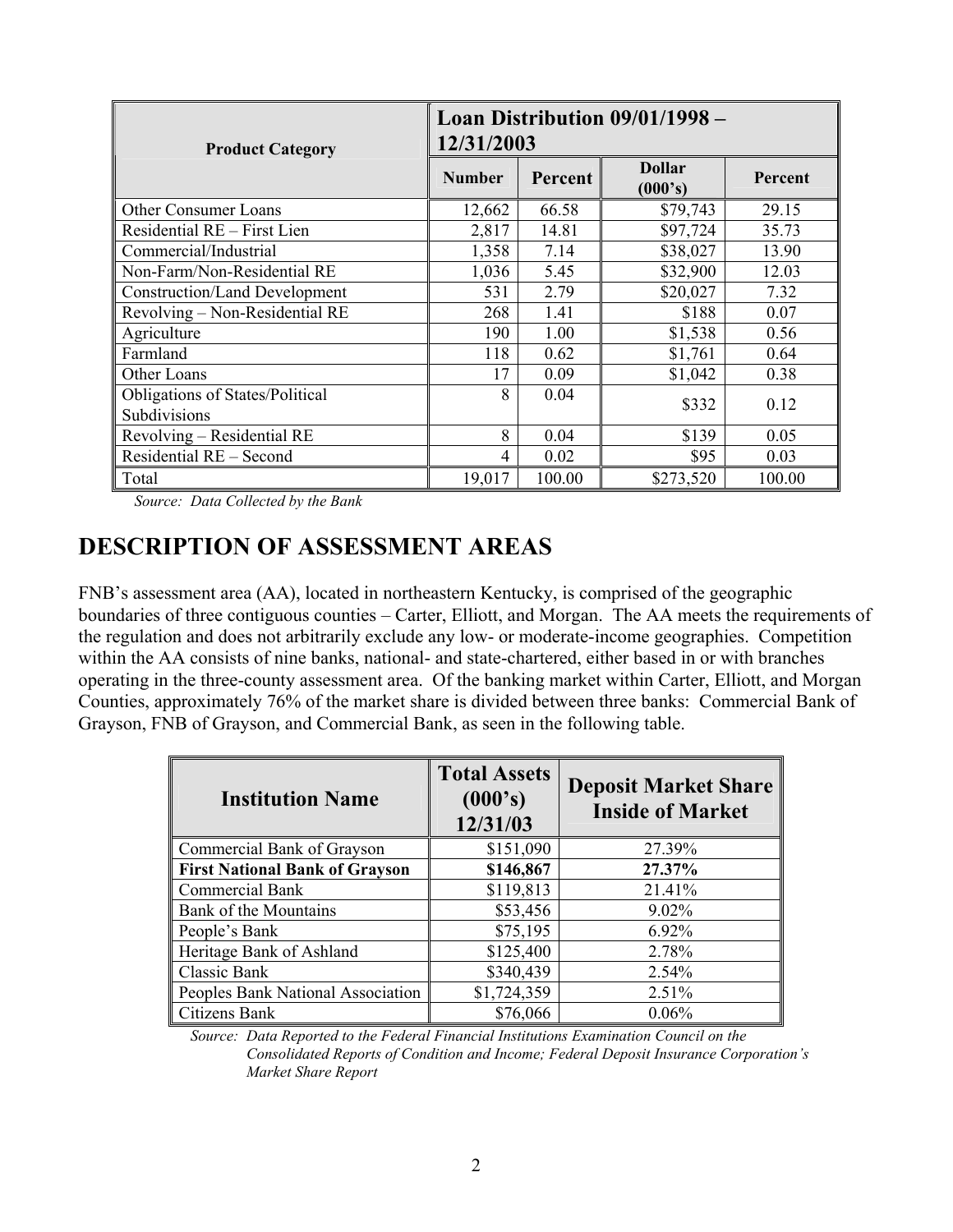We considered Carter County a separate AA for analysis purposes since, during the assessment period, it was one of six counties in West Virginia, Kentucky, and Ohio that comprised the Huntington-Ashland, WV-KY-OH Metropolitan Statistical Area (MSA). The population of Carter County was 26,889 according to 2000 census information, which was an 11% increase from 1990 data. The current unemployment rate is 9.1%, according to the Bureau of Labor Statistics. This is higher than the state average of 5.1% primarily because of the limited job opportunities in this area. According to the 1997 economic census, Carter County's top three industries by distribution of employees are retail trade; manufacturing; and, accommodation and food services.

Since two of the counties, Elliott and Morgan, are not included in an MSA and are homogenous, we combined these for our analysis. The combined population of Elliott and Morgan Counties was 20,696 according to 2000 census information. The population in Elliott County increased 4.5% from 1990 to 2000 while Morgan County's increased 19.7% during that same period. According to the Bureau of Labor Statistics, the current unemployment rate in Elliott and Morgan Counties is 8.7% and 8.1%, respectively. As with Carter County, this is higher than the state average of 5.1% primarily because of the limited job opportunities in this area. The top three industries in Elliott and Morgan Counties, according to the 1997 economic census, by distribution of employees are retail trade; health care and social assistance; and, accommodation and food services.

|                                         | <b>Demographic Characteristics of Assessment Areas</b> |                         |                                  |
|-----------------------------------------|--------------------------------------------------------|-------------------------|----------------------------------|
|                                         |                                                        | <b>Assessment Areas</b> |                                  |
|                                         |                                                        | Carter                  | <b>Elliott-</b><br><b>Morgan</b> |
| Number of Geographies by Income Level:  | Low-Income                                             | $\Omega$                | $\Omega$                         |
|                                         | Moderate-Income                                        | 4                       | 6                                |
|                                         | Middle-Income                                          | 3                       |                                  |
|                                         | Upper-Income                                           | 0                       | $\theta$                         |
| Percent of Geographies by Income Level: | Low-Income                                             | $0.00\%$                | $0.00\%$                         |
|                                         | Moderate-Income                                        | 57.14%                  | 85.71%                           |
|                                         | Middle-Income                                          | 42.86%                  | 14.29%                           |
|                                         | Upper-Income                                           | $0.00\%$                | $0.00\%$                         |
| Percent of Population in each Tract:    | Low-Income                                             | $0.00\%$                | $0.00\%$                         |
|                                         | Moderate-Income                                        | 63.09%                  | 68.61%                           |
|                                         | Middle-Income                                          | 36.91%                  | 31.39%                           |
|                                         | Upper-Income                                           | $0.00\%$                | $0.00\%$                         |
| Percent of Families by Income Level:    | Low-Income                                             | 31.78%                  | 36.88%                           |
|                                         | Moderate-Income                                        | 18.80%                  | 14.81%                           |
|                                         | Middle-Income                                          | 19.10%                  | 16.26%                           |
|                                         | Upper-Income                                           | 30.33%                  | 32.05%                           |
| <b>Median Housing Characteristics:</b>  | Median Home Value                                      | \$33,945                | \$30,930                         |
|                                         | Percent Owner-Occupied Units                           | 74.77%                  | 69.42%                           |
|                                         | Median Gross Rent                                      | \$265                   | \$193                            |
| 1990 Median Income Data:                | Median Family Income                                   | \$26,374                | \$22,542                         |
|                                         | <b>Updated Median Family Income</b>                    | \$37,600                | \$36,300                         |

The following table includes general demographic data describing the assessment areas.

*Source: 1990 U.S. Census Data* 

### **Community Contacts**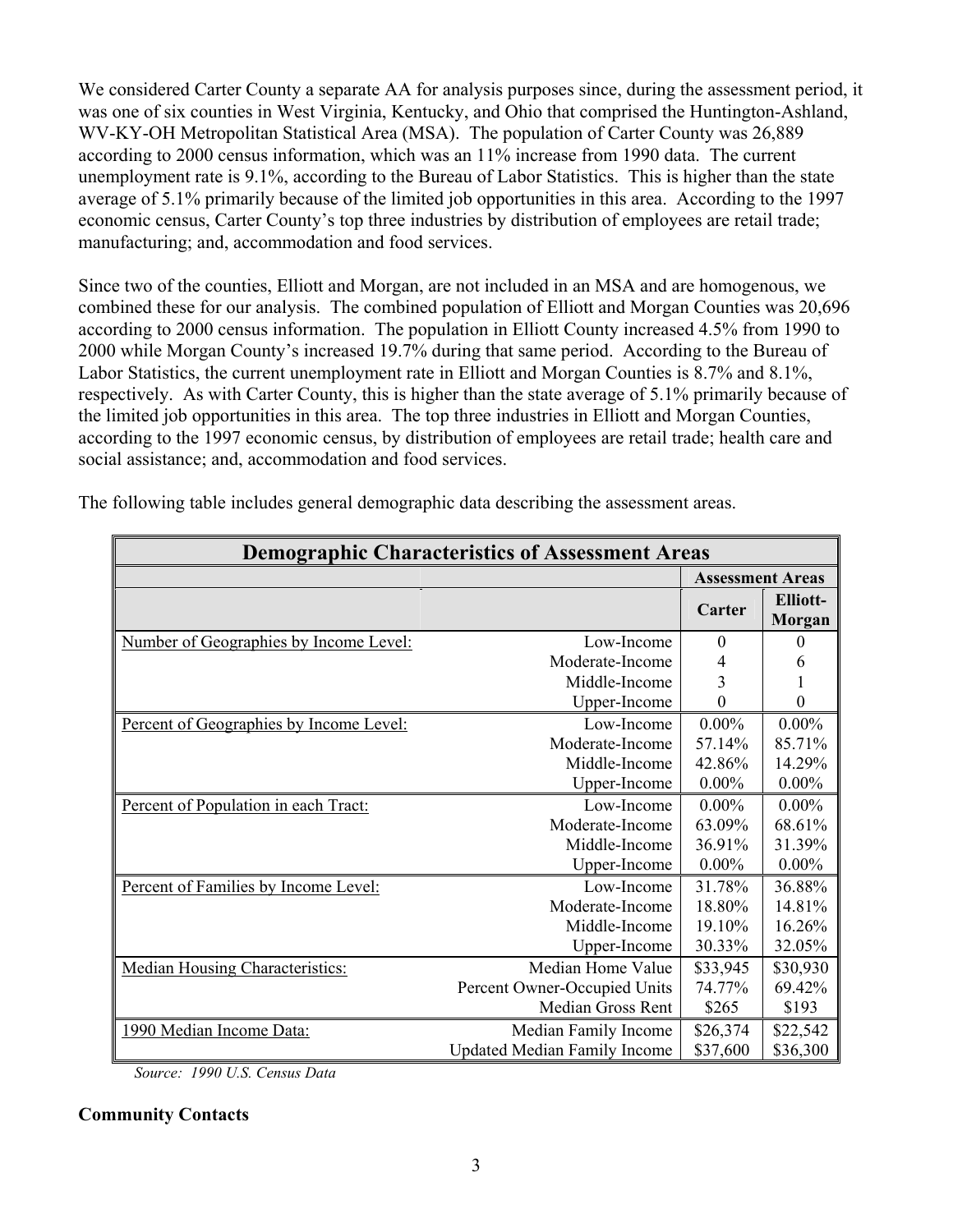We reviewed information from two interviews conducted in September 2003 to ascertain the credit needs of the community. One interview was with a representative of an economic development organization, and the other was with a representative of a community development organization. These community contacts were in the Huntington, West Virginia area and dealt solely with the Huntington-Ashland KY-WV-OH MSA. We conducted an additional interview with a community-based organization in Elliott County, the non-MSA area. Community contacts did not identify any specific credit needs for the assessment area.

### **CONCLUSIONS ABOUT PERFORMANCE CRITERIA**

### **Loan-to-Deposit Ratio**

FNB's loan-to-deposit ratio is reasonable given the bank's size, financial condition, and comparison to similarly-situated financial institutions. We considered bank data and found that FNB is similarlysituated to Commercial Bank of Grayson, Commercial Bank, Peoples Bank, and Bank of the Mountains. These banks are FNB's closest competitors in terms of market share and offer similar credit products as FNB.

| <b>Institution Name</b>            | <b>Average Loan-to-Deposit Ratio</b><br>Twenty-One Quarters Beginning October 1, |
|------------------------------------|----------------------------------------------------------------------------------|
| Bank of the Mountains, Inc.        | 89.44%                                                                           |
| Peoples Bank                       | 71.27%                                                                           |
| The First National Bank of Grayson | 70.04%                                                                           |
| The Commercial Bank of Grayson     | 56.66%                                                                           |
| <b>Commercial Bank</b>             | 54.39%                                                                           |

*Source: Data Reported to the Federal Financial Institutions Examination Council on the Consolidated Reports of Condition and Income* 

### **Lending in Assessment Areas**

FNB originated a majority of their total loans within their AAs. We considered information the bank collected for each loan originated since the prior CRA examination to determine the percentage of lending within the AA. The following table summarizes the results of our review.

|            | <b>Lending Inside/Outside the Assessment Area</b> |              |               |                                |                                            |               |               |                               |  |  |  |  |  |
|------------|---------------------------------------------------|--------------|---------------|--------------------------------|--------------------------------------------|---------------|---------------|-------------------------------|--|--|--|--|--|
|            | <b>Residential</b><br><b>Real Estate</b>          |              | Consumer      |                                | <b>Small Loans to</b><br><b>Businesses</b> |               |               | <b>Total Sampled</b><br>Loans |  |  |  |  |  |
|            | <b>Number</b>                                     | <b>Dolla</b> | <b>Number</b> | <b>Dollar</b><br><b>Number</b> |                                            | <b>Dollar</b> | <b>Number</b> | <b>Dollar</b>                 |  |  |  |  |  |
| Inside AA  | 85%                                               | 84%          | 83%           | 81%                            | 84%                                        | 69%           | 83%           | 81%                           |  |  |  |  |  |
| Outside AA | 15%                                               | 16%          | 17%<br>19%    |                                | 16%                                        | 31%           | 17%           | 19%                           |  |  |  |  |  |
| Total      | 100%                                              | 100%         | 100%          | 100%                           | 100%                                       | 100%          | 100%          | 100%                          |  |  |  |  |  |

*Source: Data Collected by the Bank* 

FNB collects information regarding the borrower's geographic location and income for each residential real estate and consumer loan originated, and also collects geographic information for business loans. We selected a sample of each type of loan and validated the integrity of the information coded into the bank's system. Since the data proved reliable, we considered the entire population of loans originated between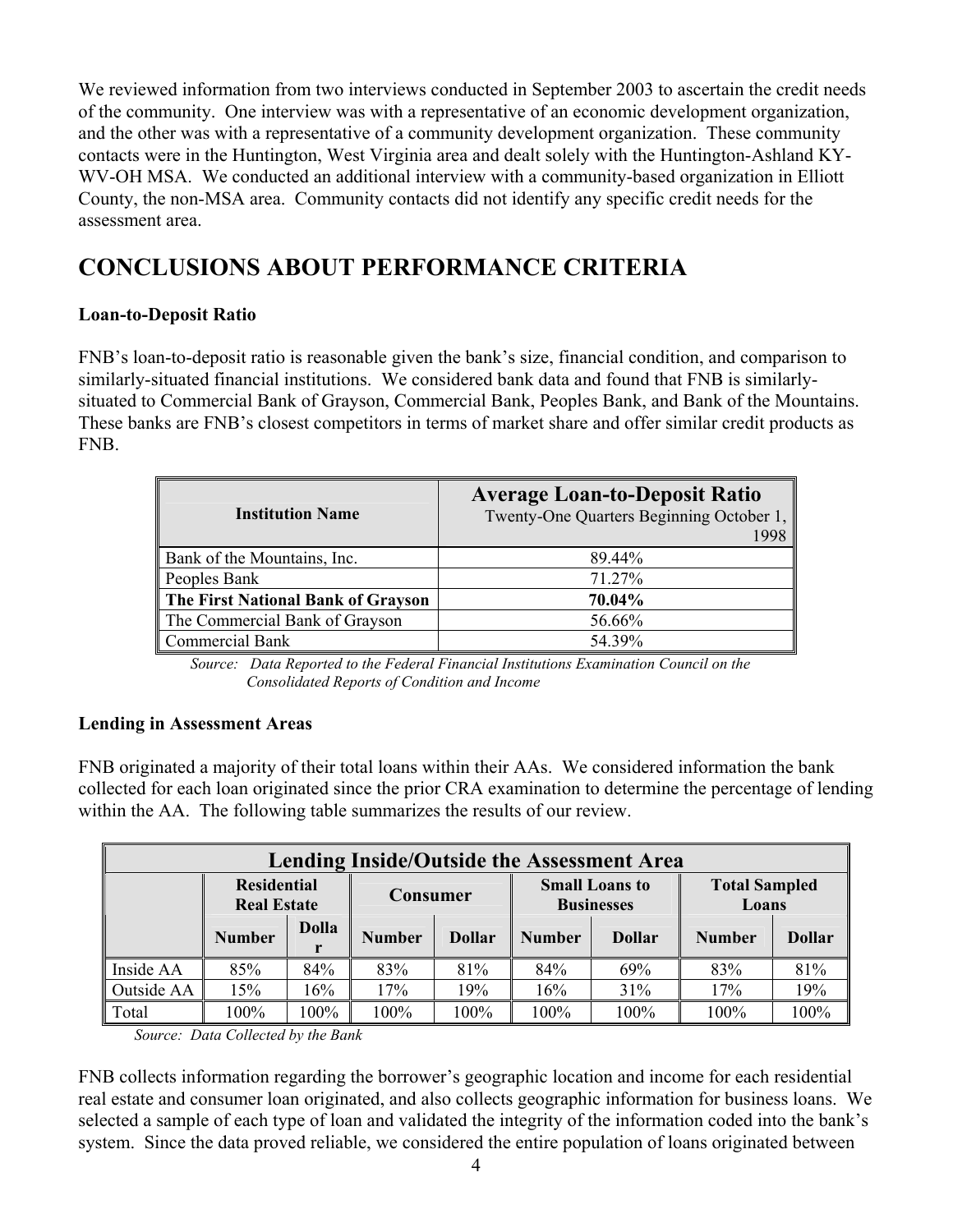September 1, 1998 and December 31, 2003, as detailed in the following table, in our analyses. We used the bank-coded income information to determine the distribution of loans within the assessment area based on borrowers income and bank-coded geographic information.

|                           | <b>Reviewed Loans Inside the Assessment Area</b> |                                               |          |                        |       |                             |          |                        |     |                                      |          |                 |  |
|---------------------------|--------------------------------------------------|-----------------------------------------------|----------|------------------------|-------|-----------------------------|----------|------------------------|-----|--------------------------------------|----------|-----------------|--|
| Assessment                |                                                  | <b>Total Residential Real Estate</b><br>Loans |          |                        |       | <b>Total Consumer Loans</b> |          |                        |     | <b>Total Small Loans to Business</b> |          |                 |  |
| Area                      | #                                                | $%$ of<br><b>Total</b>                        | \$ (000) | $%$ of<br><b>Total</b> | #     | $%$ of<br><b>Total</b>      | \$ (000) | $%$ of<br><b>Total</b> | #   | $%$ of<br><b>Total</b>               | \$ (000) | $%$ of<br>Total |  |
| <b>Carter</b>             | 2,004                                            | 84                                            | \$67,793 | 83                     | 8,497 | 81                          | \$52,843 | 82                     | 317 | 93                                   | \$14,108 | 89              |  |
| <b>Elliott-</b><br>Morgan | 387                                              | 16                                            | \$14,004 |                        | .956  | 19                          | \$11,713 | 18                     | 25  |                                      | \$1,718  |                 |  |

*Source: Data Collected by the Bank* 

### **Lending to Borrowers of Different Incomes and to Businesses of Different Sizes**

When evaluating a bank's CRA lending performance within the various income brackets, it is customary to use the applicable U.S. Census Bureau data as the benchmark. In this instance, the evaluation period encompasses two census periods: 1990 and 2000. With the publication of the 2000 census data effective January 1, 2003, it was necessary to segment the bank's loan data accordingly and, thus, compare it to the appropriate census data. Therefore, we segmented those loans originated by the bank since its last CRA examination, or September 1998, through December 31, 2002, comparing that performance to the 1990 census data. Likewise, we segmented loans originated from January 1, 2003 through December 31, 2003 for comparison to 2000 census data. After analyzing the two segments, we noted no significant differences in lending performance and no salient changes in the census information from 1990 to 2000. Therefore, since a substantial majority of the bank's loans were made within the September 1998 to yearend 2002 segment, we elected to utilize those loans, compared to the 1990 census data, on which to assess the bank's lending performance.

The following table illustrates the distribution of residential real estate loans by the borrower's income level. Our review revealed that the number of residential real estate loans made to low- and moderateincome families is reasonable when compared with the percentage of each AA's families that are in each of those income levels. Although the number of residential real estate loans made to low-income borrowers in the Carter AA is significantly less than the percentage of families in that area, this can be attributed to the relatively low level of owner-occupied housing available within Carter County. The distribution by dollar volume appears to be skewed toward upper-income families. However, that is misleading because the amount of each residential real estate loan to middle- and upper-income families is usually higher than similar loans to borrowers in low- and moderate-income families.

|                    | <b>Borrower Distribution of Residential Real Estate Loans</b> |                   |               |                                           |                   |               |                                         |                   |               |                                        |                   |                    |  |
|--------------------|---------------------------------------------------------------|-------------------|---------------|-------------------------------------------|-------------------|---------------|-----------------------------------------|-------------------|---------------|----------------------------------------|-------------------|--------------------|--|
| Assessment<br>Area | <b>Low-Income</b><br><b>Families</b>                          |                   |               | <b>Moderate-Income</b><br><b>Families</b> |                   |               | <b>Middle-Income</b><br><b>Families</b> |                   |               | <b>Upper-Income</b><br><b>Families</b> |                   |                    |  |
|                    | Families                                                      | $#$ Bank<br>Loans | Bank<br>Loans | Families                                  | $#$ Bank<br>Loans | Bank<br>Loans | Families                                | $#$ Bank<br>Loans | Bank<br>Loans | Families                               | $#$ Bank<br>Loans | S<br>Bank<br>Loans |  |
| Carter             | 32%                                                           | 17%               | 7%            | 19%                                       | 22%               | 16%           | 9%                                      | 29%               | 31%           | 30%                                    | 33%               | 46%                |  |
| Elliott-<br>Morgan | 37%                                                           | 33%               | 13%           | 15%                                       | 18%               | 15%           | 16%                                     | 31%               | 47%           | 32%                                    | 18%               | $26\%$             |  |

*Source: Data Collected by the Bank; 1990 U.S. Census Data*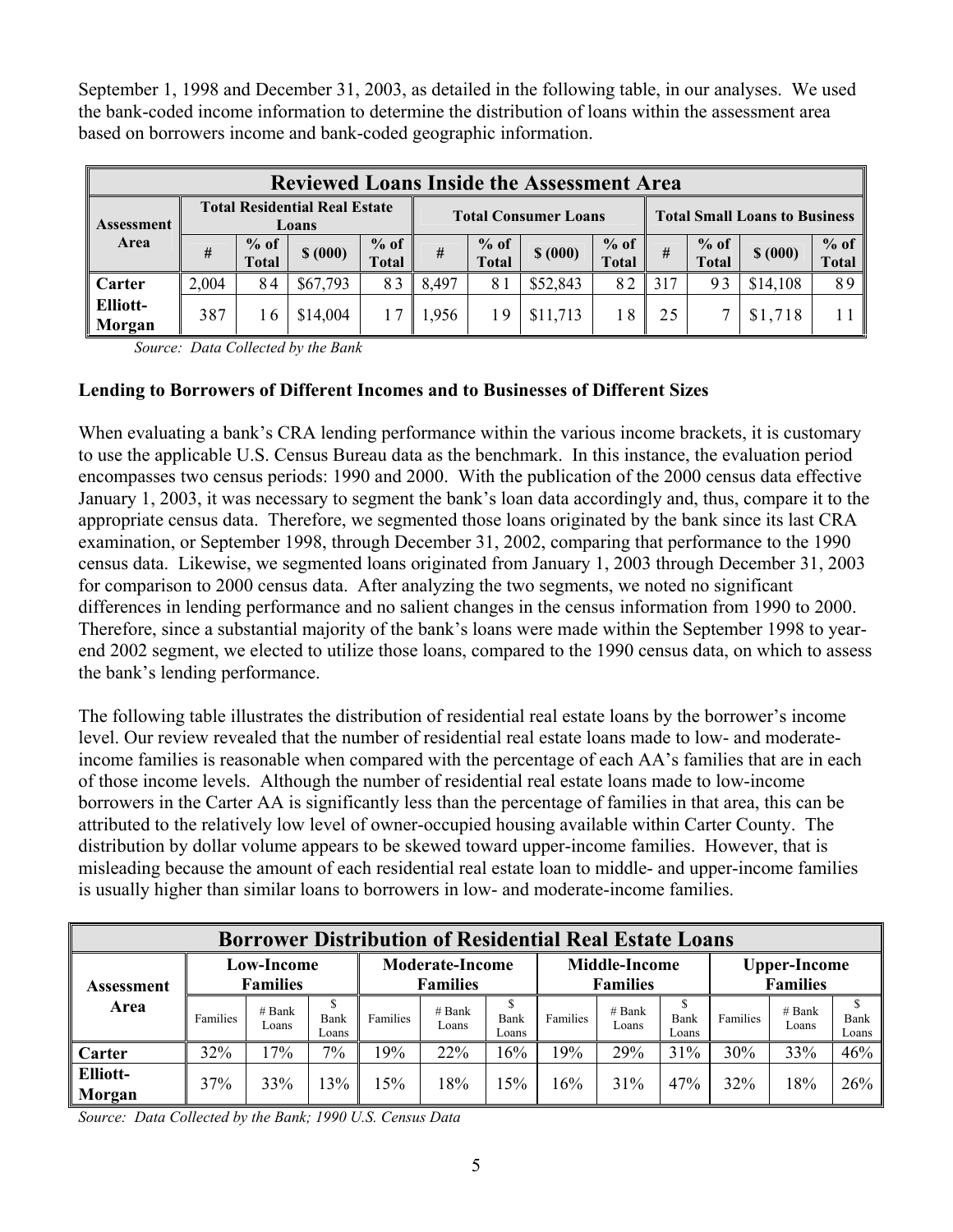The following table illustrates the distribution of consumer loans by the borrower's income level compared with the percentage of each AA's households that are within each of those income levels. The distribution of consumer loans made to low- and moderate-income families is reasonable, with lending to the low-income households far exceeding the demographics for the AAs.

| <b>Borrower Distribution of Consumer Loans</b> |                                        |                   |               |                                             |                   |                  |                                           |                   |                  |                                   |                   |                  |
|------------------------------------------------|----------------------------------------|-------------------|---------------|---------------------------------------------|-------------------|------------------|-------------------------------------------|-------------------|------------------|-----------------------------------|-------------------|------------------|
| Assessment<br>Area                             | <b>Low-Income</b><br><b>Households</b> |                   |               | <b>Moderate-Income</b><br><b>Households</b> |                   |                  | <b>Middle-Income</b><br><b>Households</b> |                   |                  | <b>Upper-Income</b><br>Households |                   |                  |
|                                                | $\frac{0}{0}$<br>HH                    | $#$ Bank<br>Loans | Bank<br>Loans | $\frac{0}{0}$<br>HH                         | $#$ Bank<br>Loans | \$ Bank<br>Loans | $\frac{0}{0}$<br>HH                       | $#$ Bank<br>Loans | \$ Bank<br>Loans | $\frac{0}{0}$<br>HH               | $#$ Bank<br>Loans | \$ Bank<br>Loans |
| Carter                                         | 32%                                    | 48%               | 39%           | 6%                                          | 24%               | 21%              | 18%                                       | 18%               | 20%              | 34%                               | 10%               | 20%              |
| Elliott-<br>Morgan                             | 34%                                    | 66%               | 65%           | 8%                                          | 14%               | 12%              | 17%                                       | 14%               | 10%              | 31%                               | 6%                | 10%              |

*Source: Data Collected by the Bank; 1990 U.S. Census Data* 

FNB does not collect revenue information when originating business loans. Since revenue information was not available, we used loan size as a proxy for business size. Loans to businesses with an original amount less than \$1 million are considered indicative of a loan to a small business (businesses with \$1) million or less in gross annual revenues). The following table shows a stratification of business loans by original amount, allowing a comparison with the percentage of small businesses in each AA. The distribution of loans to small businesses was excellent in each AA, with most loans being \$100,000 or less and all loans being \$1 million or less.

| <b>Borrower Distribution of Small Loans to Businesses</b> |                                                         |                                                                       |             |                              |     |                                |     |  |  |  |
|-----------------------------------------------------------|---------------------------------------------------------|-----------------------------------------------------------------------|-------------|------------------------------|-----|--------------------------------|-----|--|--|--|
|                                                           |                                                         | <b>Loans by Original Amount Regardless of Business</b><br><b>Size</b> |             |                              |     |                                |     |  |  |  |
| Assessment<br>Area*                                       | % of Businesses with Revenues<br>of \$1 Million or Less | \$100,000 or                                                          | <b>Less</b> | $> $100,000$ to<br>\$250,000 |     | $> $250,000$ to<br>\$1,000,000 |     |  |  |  |
|                                                           |                                                         |                                                                       |             |                              |     |                                |     |  |  |  |
| Carter                                                    | 67%                                                     | 87%                                                                   | 39%         | 10%                          | 32% | 3%                             | 29% |  |  |  |
| <b>Elliott-Morgan</b>                                     | 64%                                                     | 88%                                                                   | 39%         | 8%                           | 23% | $4\%$                          | 38% |  |  |  |

*Source: Data Collected by the Bank; Dunn and Bradstreet Data* 

**\*** 29% of businesses did not report revenue data.

### **Geographic Distribution of Loans**

We used the same segmentation discussed in the previous section of this Evaluation to analyze performance in lending to low- and moderate-income geographies within the AA. Again, based on the small difference in census data from 1990 to 2000 and the predominance of the bank's lending being prior to December 31, 2002, we based our analysis of geographic distribution of the bank's loans on this timeframe.

The geographic distribution of loans reflects reasonable dispersion throughout FNB's AA. We evaluated the lending distribution within the AAs, considering branch locations, competition, market conditions, and demographic information. We did not identify any unexplained conspicuous gaps. There are no lowor upper-income geographies in either AA. Therefore, our review focused on loan distribution in moderate-income geographies.

The following table shows the geographic distribution of residential real estate loans among geographies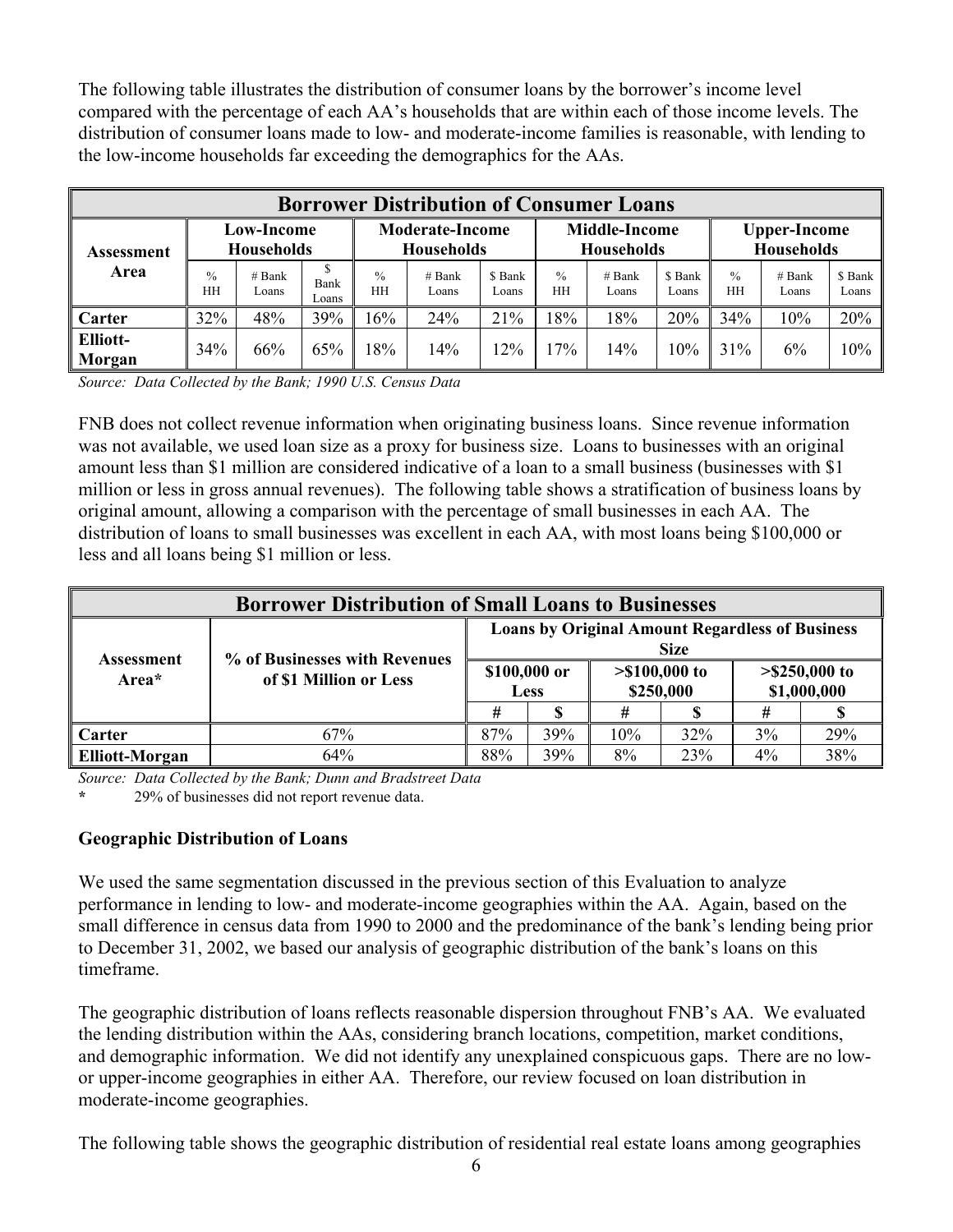of different income levels compared to the percentage of owner occupied housing. The distribution of loans between geographies in the Carter AA was adequate. The distribution of loans to borrowers in moderate-income geographies was lower than the percentage of owner occupied housing, however this is primarily due to the low level of available owner-occupied housing, as well as the mountainous regions of southern Elliot and southwestern Morgan Counties. These regions are less accessible due to the limited road network. All geographies within the Elliott-Morgan AA are moderate-income with the exception of the Sandy Hook area. Most of FNB's loans are distributed within that middle-income area because FNB's only branch location was in Sandy Hook until April 2002 when the bank's branch in Morgan County opened.

|                           | <b>Geographic Distribution of Residential Real Estate Loans</b>     |       |                                |                                       |                                |                                |                                     |                                |                                |                                     |                                     |                                |  |
|---------------------------|---------------------------------------------------------------------|-------|--------------------------------|---------------------------------------|--------------------------------|--------------------------------|-------------------------------------|--------------------------------|--------------------------------|-------------------------------------|-------------------------------------|--------------------------------|--|
| Assessment                | <b>Low-Income</b><br>Geographies                                    |       |                                | <b>Moderate-Income</b><br>Geographies |                                |                                | <b>Middle-Income</b><br>Geographies |                                |                                | <b>Upper-Income</b><br>Geographies  |                                     |                                |  |
| Area                      | $\frac{0}{0}$<br>$^{0}/_{0}$<br>Bank<br>Owner<br>Occ Units<br>Loans |       | $\frac{0}{0}$<br>Bank<br>Loans | $\frac{0}{0}$<br>Owner Occ<br>Units   | $\frac{0}{0}$<br>Bank<br>Loans | $\frac{0}{0}$<br>Bank<br>Loans | $\frac{0}{0}$<br>Owner<br>Occ Units | $\frac{0}{0}$<br>Bank<br>Loans | $\frac{0}{0}$<br>Bank<br>Loans | $\frac{0}{0}$<br>Owner<br>Occ Units | $\frac{0}{0}$<br>Bank<br>#<br>Loans | $\frac{0}{0}$<br>Bank<br>Loans |  |
| Carter                    | $0\%$                                                               | $0\%$ | $0\%$                          | 63%                                   | 44%                            | 37%                            | 37%                                 | 56%                            | 63%                            | 0%                                  | $0\%$                               | $0\%$                          |  |
| <b>Elliott-</b><br>Morgan | $0\%$                                                               | $0\%$ | $0\%$                          | 69%                                   | 43%                            | 40%                            | 31%                                 | 57%                            | 60%                            | 0%                                  | $0\%$                               | 0%                             |  |

*Source: Data Collected by the Bank; 1990 U.S. Census Data* 

The table below illustrates the geographic distribution of consumer loans among geographies of different income levels compared to the percentage of households in each income tract. The distribution of loans between geographies in the Carter AA was good. The distribution of loans to borrowers in moderateincome geographies was significantly lower than the percentage of owner occupied housing in the Elliott-Morgan AA. Again, this is attributed to the location of FNB's branches as discussed previously.

| <b>Geographic Distribution of Consumer Loans</b> |                                  |                     |                      |                                              |                       |                      |                                     |                     |                      |                                    |                     |                      |  |
|--------------------------------------------------|----------------------------------|---------------------|----------------------|----------------------------------------------|-----------------------|----------------------|-------------------------------------|---------------------|----------------------|------------------------------------|---------------------|----------------------|--|
| Assessment                                       | <b>Low-Income</b><br>Geographies |                     |                      | <b>Moderate-Income</b><br><b>Geographies</b> |                       |                      | <b>Middle-Income</b><br>Geographies |                     |                      | <b>Upper-Income</b><br>Geographies |                     |                      |  |
| Area                                             | $\frac{0}{0}$<br>HH              | $%$ Bank<br># Loans | $%$ Bank<br>\$ Loans | $\frac{0}{0}$<br>HH                          | $%$ Bank<br>$#$ Loans | $%$ Bank<br>\$ Loans | $\frac{0}{0}$<br>HН                 | $%$ Bank<br># Loans | $%$ Bank<br>\$ Loans | $\frac{0}{0}$<br>HH                | % Bank<br>$#$ Loans | $%$ Bank<br>\$ Loans |  |
| <b>Carter</b>                                    | 0%                               | $0\%$               | 0%                   | 47%                                          | 46%                   | 43%                  | 53%                                 | 54%                 | 57%                  | $0\%$                              | 0%                  | $0\%$                |  |
| Elliott-<br>Morgan                               | 0%                               | $0\%$               | 0%                   | 76%                                          | 43%                   | 41%                  | 24%                                 | 57%                 | 59%                  | $0\%$                              | 0%                  | $0\%$                |  |

*Source: Data Collected by the Bank; 1990 U.S. Census Data*